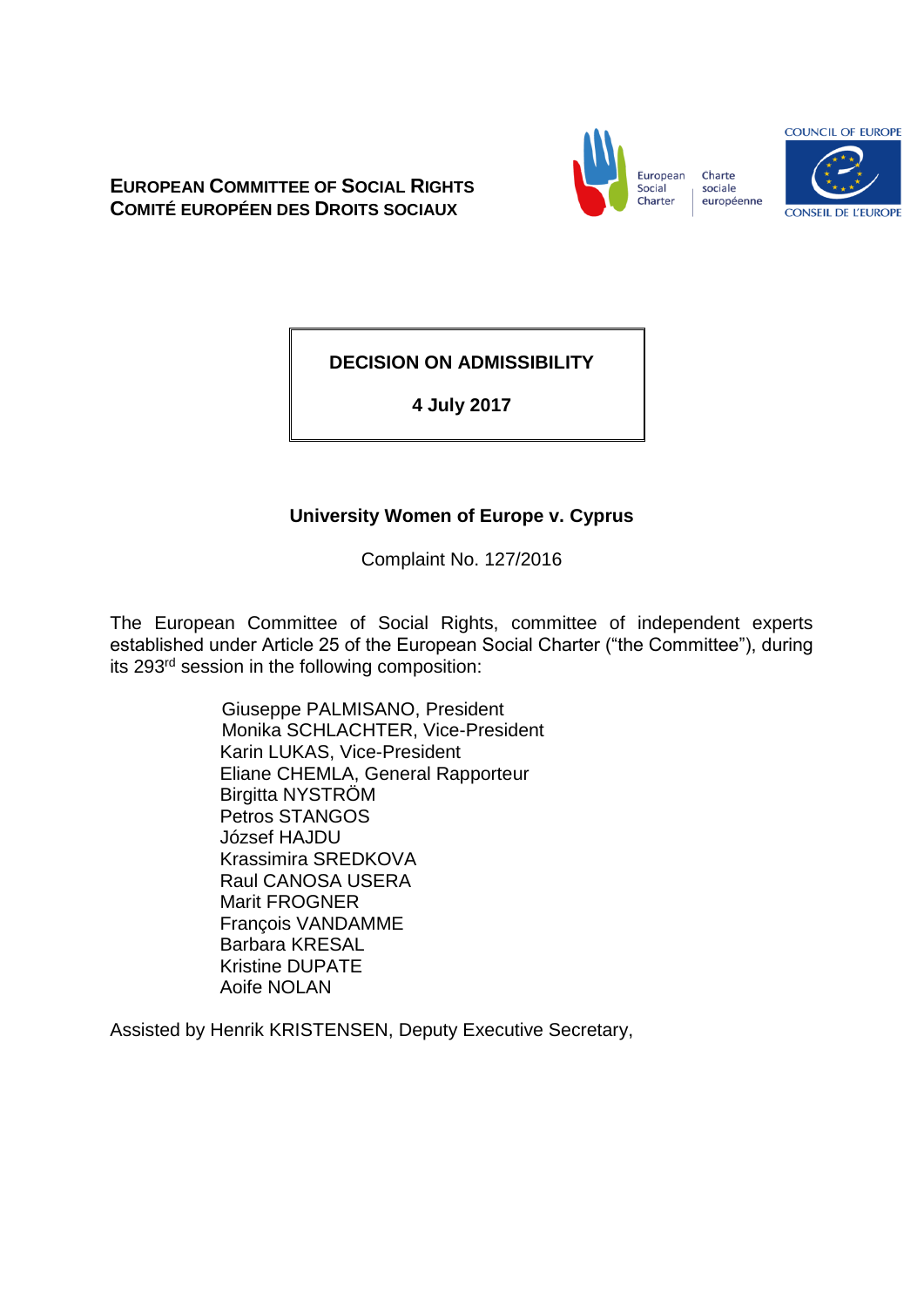Having regard to the complaint registered on 24 August 2016 as number 127/2016, lodged by University Women of Europe ("UWE") and signed by Ms Anne Nègre, a lawyer appointed by the President of UWE, Ms Edith Lommerse, requesting the Committee to find that the situation in Cyprus is not in conformity with Articles 1, 4, 4§3 and 20 of the Revised European Social Charter ("the Charter"), read alone or in conjunction with Article E, as well as with the 1961 Charter and Article 1 of the 1988 Additional Protocol; the complaint was notified to the Government of Cyprus ("the Government") on 27 September 2016;

Having regard to the documents appended to the complaint;

Having regard to the observations of the Government on the admissibility of the complaint registered on 14 December 2016;

Having regard to the response submitted by UWE to the Government's observations on 20 March 2017;

Having regard to the additional observations of the Government registered on 17 May 2017;

Having regard to the Charter, and in particular to Articles 1, 4§5, 20 and E, which read as follows:

### **Article 1 – The right to work**

Part I: "Everyone shall have the opportunity to earn his living in an occupation freely entered upon."

Part II: "With a view to ensuring the effective exercise of the right to work, the Contracting Parties undertake:

1. to accept as one of their primary aims and responsibilities the achievement and maintenance of as high and stable a level of employment as possible, with a view to the attainment of full employment;

2. to protect effectively the right of the worker to earn his living in an occupation freely entered upon;

3. to establish or maintain free employment services for all workers;

4. to provide or promote appropriate vocational guidance, training and rehabilitation."

#### **Article 4 – Right to a fair remuneration**

Part I: "All workers have the right to a fair remuneration sufficient for a decent standard of living for themselves and their families."

Part II: "With a view to ensuring the effective exercise of the right to a fair remuneration, the Parties undertake:

 $(\ldots)$ 

5. to permit deductions from wages only under conditions and to the extent prescribed by national laws or regulations or fixed by collective agreements or arbitration awards.

The exercise of these rights shall be achieved by freely concluded collective agreements, by statutory wage-fixing machinery, or by other means appropriate to national conditions."

**Article 20 – Right to equal opportunities and equal treatment in employment and occupation without sex discrimination**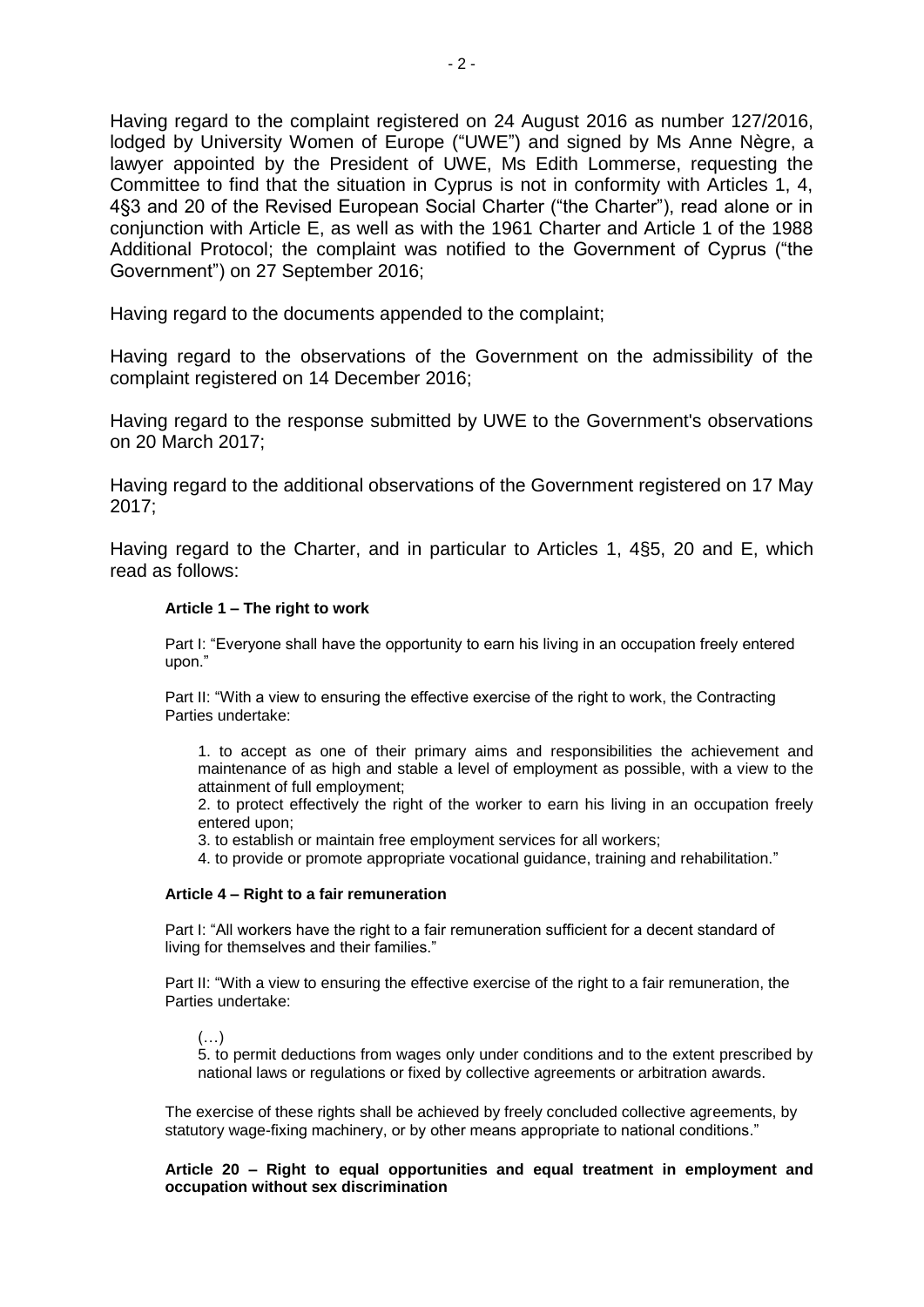Part I: "All workers have the right to equal opportunities and equal treatment in matters of employment and occupation without discrimination on the grounds of sex."

Part II: "With a view to ensuring the effective exercise of the right to equal opportunities and equal treatment in matters of employment and occupation without discrimination on the grounds of sex, the Parties undertake to recognise that right and to take appropriate measures to ensure or promote its application in the following fields:

- a. access to employment, protection against dismissal and occupational reintegration;
- b. vocational guidance, training, retraining and rehabilitation;
- c. terms of employment and working conditions, including remuneration;
- d. career development, including promotion."

### **Article E – Non-discrimination**

"The enjoyment of the rights set forth in this Charter shall be secured without discrimination on any ground such as race, colour, sex, language, religion, political or other opinion, national extraction or social origin, health, association with a national minority, birth or other status."

Having regard to the Additional Protocol to the European Social Charter providing for a system of collective complaints ("the Protocol");

Having regard to the Rules of the Committee adopted by the Committee on 29 March 2004 at its 201st session and last revised on 6 July 2016 at its 286th session ("the Rules");

Having deliberated on 4 July 2017;

Delivers the following decision, adopted on the above-mentioned date:

1. UWE alleges that the situation in Cyprus constitutes a violation of Articles 1, 4, 4§3, 20 and E of the Charter, as well as with the 1961 Charter and Article 1 of the 1988 Additional Protocol. UWE invokes the following grounds:

a) The first concerns the wage gap between men and women in Cyprus, which still persists and is unfavourable to women. Unequal pay is a reality, despite the international obligations entered into and the legislation enacted in this area. In this respect, UWE also alleges that, in practice, the bodies which are responsible for monitoring effective compliance with employment law in relation to equal pay for men and women, have failed to fulfil their task in fighting discrimination, thus rendering existing legislation ineffective. UWE cites the work in particular of the Ombudsman and the labour inspectorate;

b) Secondly, UWE alleges that a very small number of women occupy decision-making positions within private companies, as there is no legislation ensuring a balanced access of women to these positions.

2. In its observations, the Government objects to the admissibility of the complaint. It argues in particular that the complaint seems an alternative rather than a complement to the reporting procedure. The Charter violations alleged by UWE on the wage gap discrimination seem to be attributed to husbands, employers, parents, and even some bodies of the Council of Europe, without any distinction between actions attributable to the State and the others. According to the Government, UWE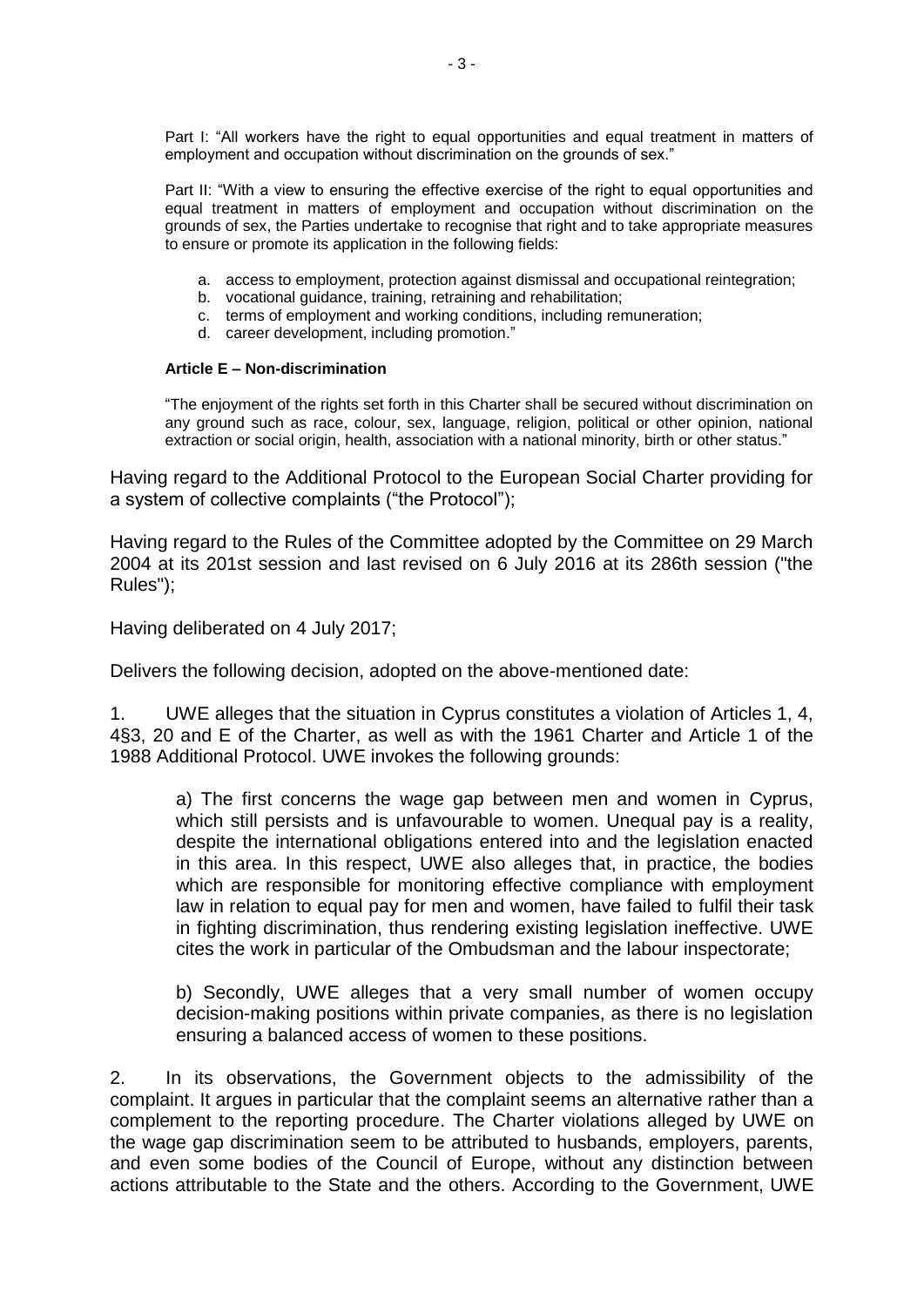refers to many reports and studies, but as complaints have been lodged against all 15 States having accepted the complaints procedure, their wording is too general; the grounds concerning Cyprus are not specific enough.

3. In its response to the Government's objections, UWE states that it refers to national legislation, as well as international organisations' reports on Cyprus to substantiate its complaint. The fact that the complaint has been lodged against the 15 States having accepted the complaints procedure does not have any impact on the admissibility or the merits of the case.

4. In its additional observations, the Government reiterates the objections already raised.

## **THE LAW**

5. The Committee observes that, in accordance with Article 4 of the Protocol, which was ratified by Cyprus on 6 August 1996 and entered into force for this State on 1 July 1998, the complaint has been submitted in writing and concerns Article 20 of the Charter, provision accepted by Cyprus when it ratified the Charter on 27 September 2000, as well as E. Cyprus is bound by these provisions since the entry into force of the treaty in its respect on 1 November 2000. The Committee acknowledges that UWE also invokes Article 4 and, in particular 4§3 of the Charter, a provision not accepted by Cyprus. UWE cites also the 1961 Charter and the 1988 Additional Protocol, without making any distinction between them. The Committee recalls that all complaints must be based on provisions accepted by the defendant State (see in this sense European Federation of Employees in Public Services (EUROFEDOP) v. Greece, Complaint No. 3/1999, decision on admissibility of 13 October 1999). The Committee considers that only the accepted provisions of the Charter are applicable.

6. The Government raises several objections concerning the grounds of the complaint, namely, that the complaint is too vague and seems to concern society as a whole (see §§2 and 4 above).

7. As regards the first ground, concerning the wage gap between men and women for equal, similar or comparable work, the complainant organisation alleges specifically the violation by Cyprus of Article 20 of the Charter. Article 20 of the Charter concerns matters of employment and occupation without discrimination on the grounds of sex, including pay. According to UWE, statistical data and factual elements show that in Cyprus unequal pay is a reality, despite the international obligations entered into and the legislation enacted by Cyprus in this area. Concerning the practice of national bodies, UWE also alleges that the Ombudsman and the labour inspectorate are not able to fight efficiently against wage discrimination between men and women. These bodies have not removed existing obstacles to lodging complaints relating to discrimination on grounds of unequal pay for equal, similar or comparable work between men and woman.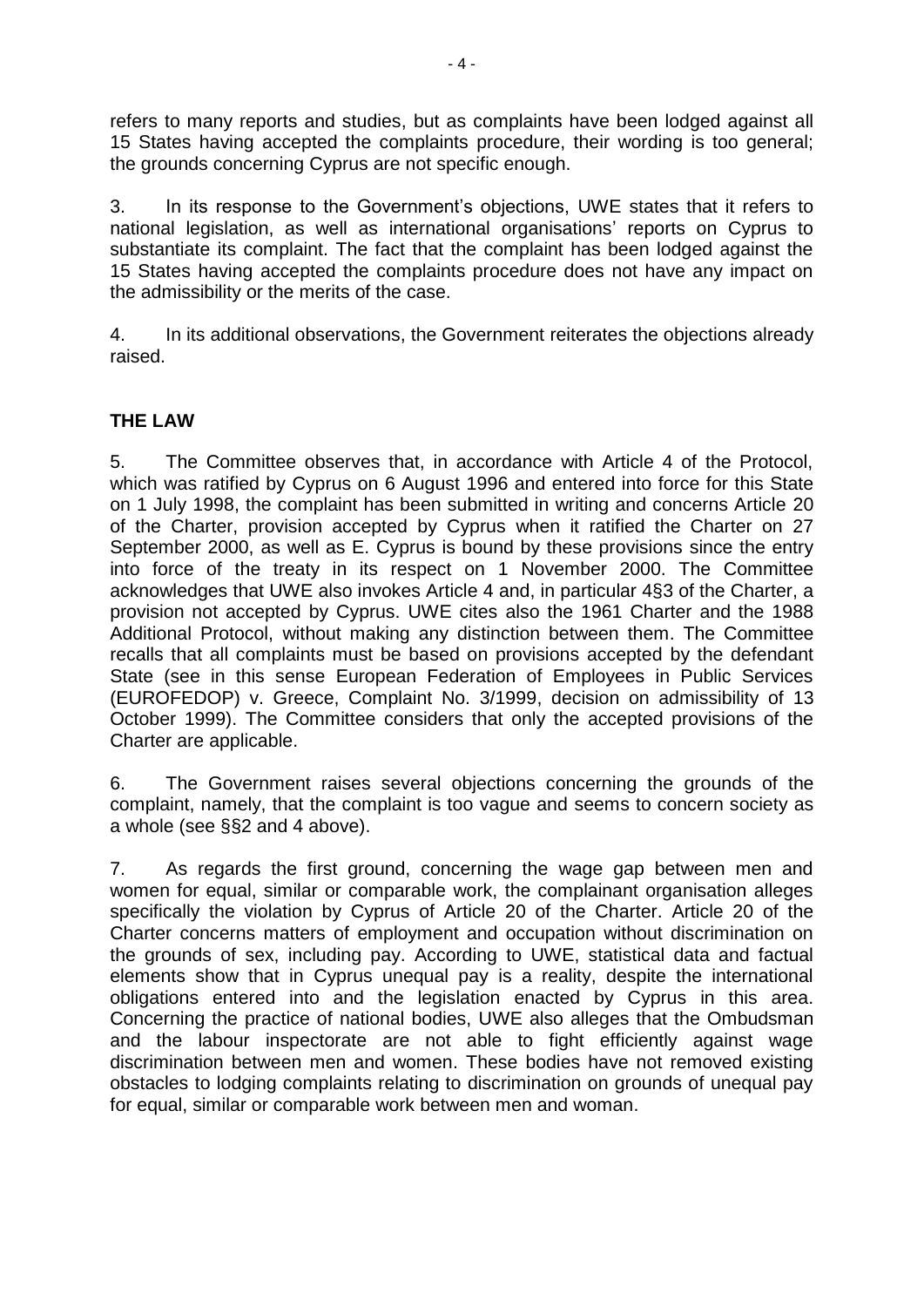8. As regards the second ground, concerning the representation of women in decision-making posts in private companies, UWE invokes the lack of national provisions concerning the representation of women in decision-making posts in private companies and, to illustrate the situation in practice, also refers to statistical data reported by European and national sources concerning the performance of Cyprus in this area. The Committee recalls that the right to equal opportunities is guaranteed by Article 20 of the Charter.

9. Consequently, in light of the above, the Committee holds that the complaint relates to provisions of the Charter accepted by Cyprus. The Committee further observes that UWE has indicated in what respect it considers that Cyprus has not ensured the satisfactory application of these provisions. The complaint therefore satisfies Article 4 of the Protocol for the purposes of admissibility. The Committee further recalls that consideration of any alleged lack of substance in the complaint is a matter for the examination of the merits of the complaints, not its admissibility (see, among others, European Federation of Employees in Public Services (EUROFEDOP) v. Italy, Complaint No. 4/1999, decision on admissibility of 10 February 2000, §12). The Committee therefore rejects the objections of the Government on this issue.

10. The Committee also observes that, in accordance with Articles 1 b) and 3 of the Protocol, UWE is an international non-governmental organisation with participatory status with the Council of Europe. It is included on the list, established by the Governmental Committee, of international non-governmental organisations entitled to lodge complaints before the Committee.

11. As regards the particular competence of UWE in the area of the complaint, the Committee notes that, according to Article 2 of its Statute, the official objective of UWE is:

"(a) to promote action consistent with the purpose of IFUW [International Federation of University Women] by encouraging cooperation between its European members at various levels and to enable them to collaborate with European International Organisations as well as to promote in Europe the programme of IFUW,

(b) to participate in the progressive development of European Civil Society, by working to achieve the programmes of the Council of Europe and the European Women's Lobby and other European governmental and non-governmental organisations as is deemed appropriate by the aims and programmes of UWE,

(c) to promote lifelong education, especially for women and girls."

12. The Committee considers that these activities fall within the context of actions in favour of gender equality, one of the fundamental criteria of democracy (Recommendation No. R(98)14 of the Committee of Ministers to member States on gender mainstreaming, adopted on 7 October 1988 at the 643rd meeting of the Ministers' Deputies). Wage equality for equal work is one of its pillars as well as a major societal challenge. Taking into account the broad scope of UWE's activities, which are developed in the framework of equality of rights and non-discrimination, the Committee considers that the condition concerning the competence of UWE is fulfilled for the purpose of the instant complaint.